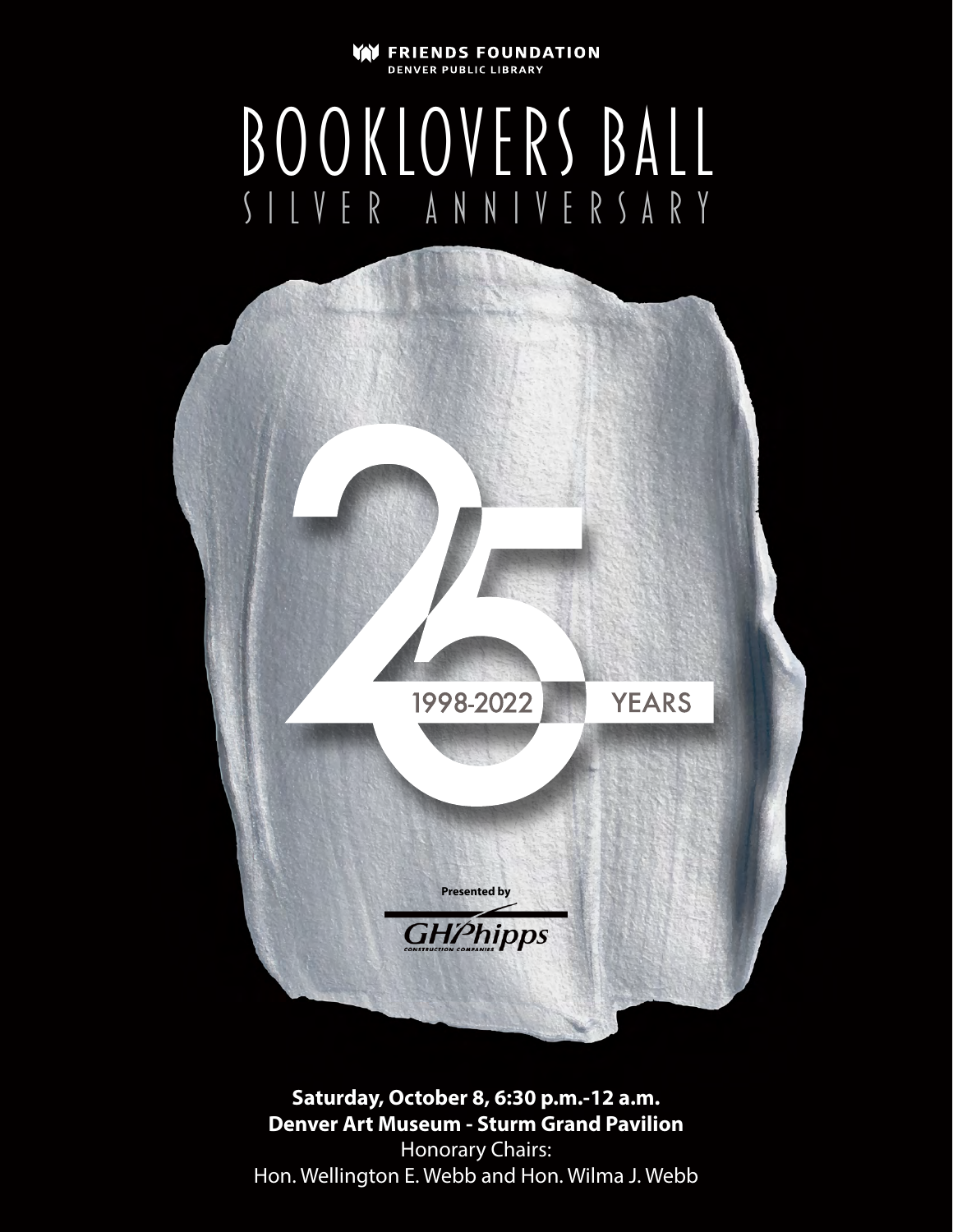## About the Booklovers Ball

2022 marks the 25th silver anniversary of Denver's beloved Booklovers Ball, the Denver Public Library Friends Foundation's signature black-tie fundraiser. Wear your sparkles and join Honorary Chair and Former Mayor Wellington E. Webb and Wilma J. Webb in a toast to 25 years of Denver's most prominent gathering of book lovers!

Due to the exciting renovation happening at the Central Library, the 2022 Ball will be held next door at the Denver Art Museum's new, architecturally stunning Sturm Grand Pavilion. Guests will enjoy special after-hours access to this unique space, including access to several galleries during the event. The enchanting evening will begin with a cocktail reception followed by a multicourse seated dinner and program. Following dinner, join us for delicious drinks, gourmet desserts and coffee as we dance until midnight!

## About the Denver Public Library Friends Foundation

The Denver Public Library Friends Foundation enriches our community through philanthropy, advocacy and outreach to support a world-class library system in Denver. Your support of the Denver Public Library Friends Foundation is an investment in the vision of Denver Public Library:

## **A strong community where everyone thrives.**

When you invest in the library, you invest in critical support for free literacy programs, lifelong learning, workforce development and equitable access to resources for the millions of adults, children and youth of Denver. Since 1940 the Friends Foundation has been a nonprofit partner that provides a way for people who value libraries to support excellence in the library system.

Funding from the Friends Foundation helps support programs like:

**Summer of Adventure,** which attracts over 20,000 children and teens throughout the summer and helps children continue to explore learning experiences during the months when many lose ground in their education.

**Read Aloud,** which sends volunteers to read in over 365 preschool classrooms in at-risk neighborhoods and is part of a community effort to encourage literacy at an early age.

**The Western History and Genealogy Department** digitization project, which brings thousands of historical documents online and is a quintessential part of the preservation of our history.

**ideaLABs,** which are free makerspaces where library visitors can record songs, sew, use tools and build circuits.

## **And much, much more!**

For more information, please visit [dplfriends.org](http://dplfriends.org)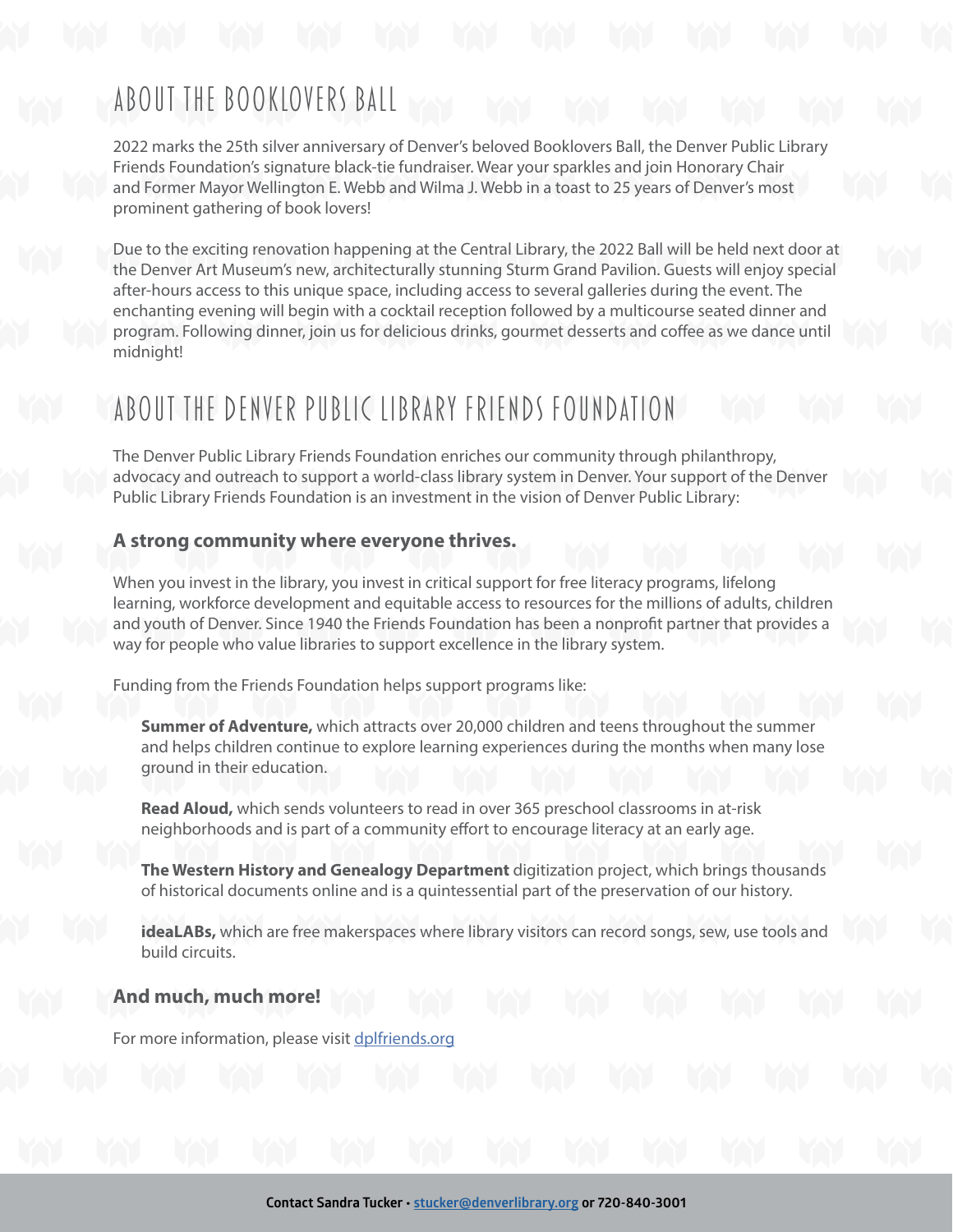

## Sponsorship Opportunities **Presenting Sponsor | \$25,000**

**GHPhipps** 

Receive premium visibility at the Booklovers Ball by showing your philanthropic leadership in the Denver community.

- Prominent branding as the Presenting Sponsor on all event collateral, including:
	- Invitation
	- Printed menus on dining tables
	- Logo recognition on sponsor appreciation screens
	- Social media posts on DPLFF social channels (audience ~7,000)
	- Friends Foundation's website through 2022
	- Event media releases
- Two VIP tables for 10 each (20 total guests)
- A VIP dining experience at the event, including premium seating location
- Behind-the-scenes tour of the Central Library for 8 guests, featuring the renowned Western History and Genealogy Collection (on a mutually agreed-upon date)
- Two representatives at the Booklovers Ball menu tasting event
- *Engage* magazine recognition (distribution of 6,000 + online)
- Opportunity to provide branded favors to Booklovers Ball guests
- Feature photo in the Friends Foundation's 2022 Annual Report



## **Bibliophile Sponsor: Cocktail Hour| \$15,000**

Show your commitment to the library by featuring your brand and welcoming guests to the 2022 Booklovers Ball. Your logo and branding will be prominently displayed during the cocktail hour.

## **Unique Benefits:**

- Cocktail-hour–branded space activation with maximum audience reach from 6:00 p.m.-7:00 p.m. (550 guests)
- Custom cocktail napkins printed with your logo
- One VIP table for 10 guests
- Logo on event invitation, dining menu and website
- Social media posts on Friends Foundation social channels (audience ~7,000)
- Logo recognition on sponsor appreciation screens
- One representative at the Booklovers Ball menu tasting event
- Opportunity to provide branded favors to Booklovers Ball guests
- Listing in the Friends Foundation's 2022 Annual Report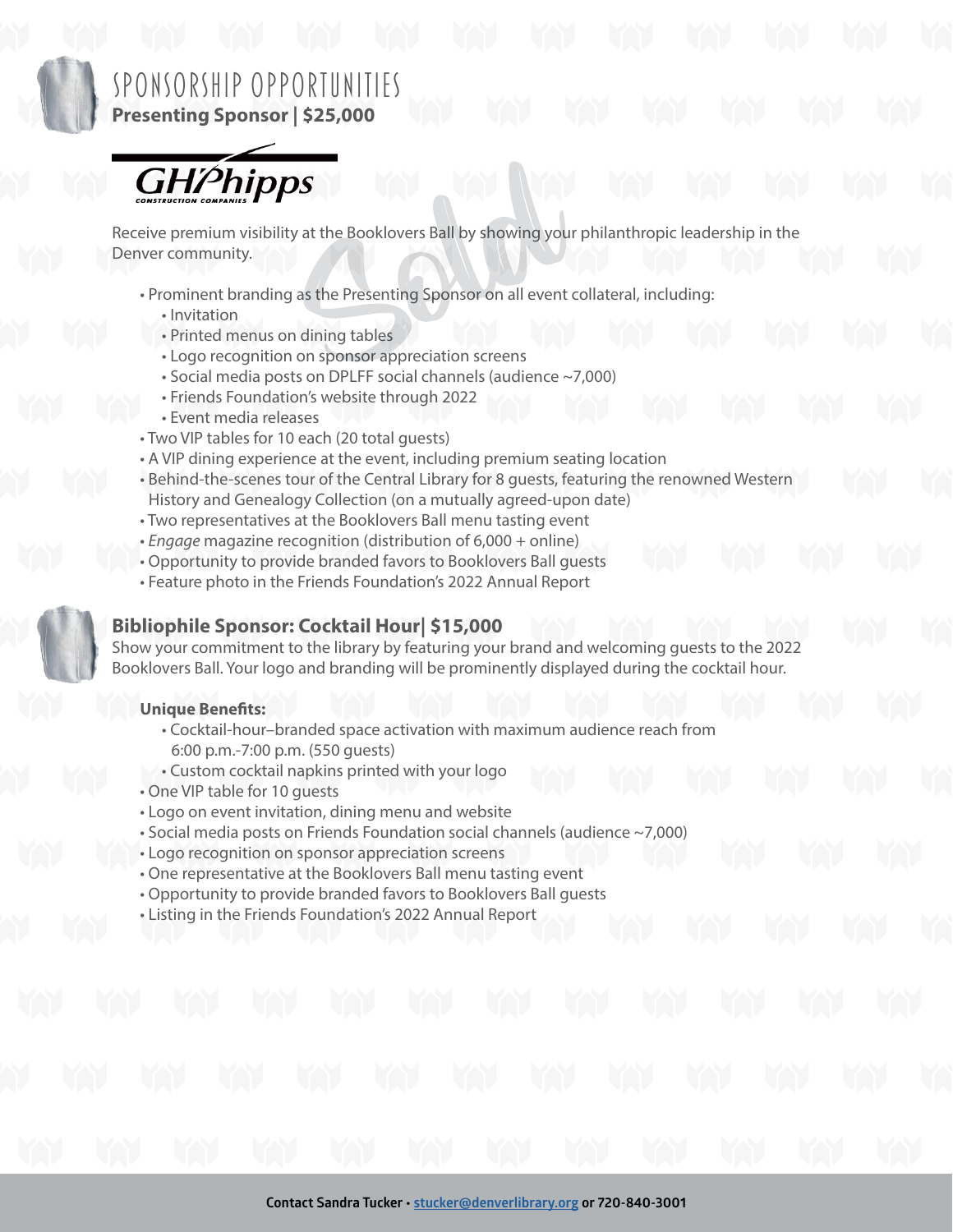## **Bibliophile Sponsor: Entertainment | \$15,000**

Support the library and feature your brand during the dessert and dancing portion of the evening! Your logo and branding will be prominently displayed throughout the dance party immediately following dinner.

## **GT** GreenbergTraurig

## **Unique Benefits:**

- Dance-floor–branded space activation with a maximum audience reach from 9:00 p.m.-12:00 a.m. (550 guests)
- Custom lighted logo displayed on the dance floor
- One VIP table for 10 guests
- Logo on event invitation, dining menu and website
- Social media posts on Friends Foundation social channels (audience ~7,000)
- Logo recognition on sponsor appreciation screens
- One representative at the Booklovers Ball menu tasting event
- Opportunity to provide branded favors to Booklovers Ball guests
- Listing in the Friends Foundation's 2022 Annual Report

## **Bibliophile Sponsor: Photo Booth| \$15,000**

Leave a lasting impression about your love for the library by sponsoring the professional photo booth, new for 2022.

studiotrope

#### **Unique Benefits:**

- Your logo and branding will be included on each printed photo
- Opportunity to customize photo booth props and signage
- One VIP table for 10 guests
- Logo on event invitation, dining menu and website
- Social media posts on Friends Foundation social channels (audience ~7,000)
- Logo recognition on sponsor appreciation screens
- One representative at the Booklovers Ball menu tasting event
- Opportunity to provide branded favors to Booklovers Ball guests
- Listing in the Friends Foundation's 2022 Annual Report

## **Bibliophile Sponsor: Video | \$15,000**



Help us share the incredible work happening at Denver Public Library by sponsoring the evening's impact video.

## **Unique Benefits:**

- Opportunity to film a 20-second introduction to the program impact video highlighting your company's support
- Logo on event invitation, dining menu and website
- Social media posts on Friends Foundation social channels (audience ~7,000)
- Logo recognition on sponsor appreciation screens
- One representative at the Booklovers Ball menu tasting event
- Opportunity to provide branded favors to Booklovers Ball guests
- Listing in the Friends Foundation's 2022 Annual Report